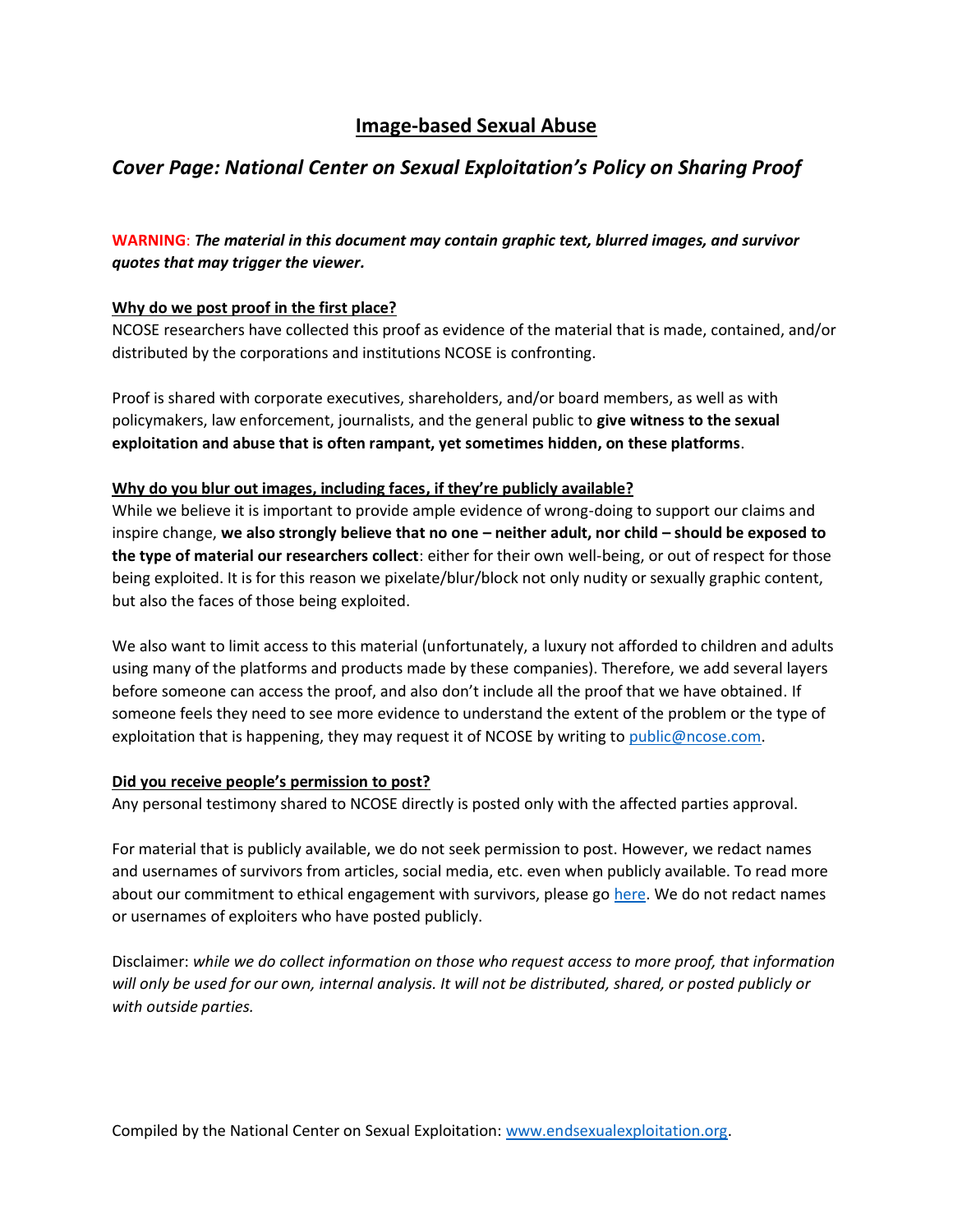Numerous OnlyFans creators testify to having their images stolen and distributed without their consent. This constitutes a form of image-based sexual abuse. There is also evidence of stolen images from OnlyFans being distributed on Reddit.

- "[Under the Skin of OnlyFans](https://www.bbc.com/news/uk-57269939)", July 2021, BBC
	- o "But in January, a hacker seized control of her account, blackmailed her for \$150 and uploaded streams of IS terror videos.

The footage, seen and verified by BBC News, depicts people being held hostage in warehouses, or running in fear, before being shot in the head.

"They seemed terrifying," she says. "I kept deleting them and changing my password but kept getting locked out of my account."

The perpetrator then spammed more than 40 of her fans, calling them the Nword, **before stealing all of her photos and posting them on a porn site**."

- o "**Pirating content is illegal, and against OnlyFans' terms of service. But nearly all of the creators spoken to said their images had been leaked and traded by men in other social media and messaging forums."**
- o **"**Madison, a 22-year-old student from Texas, discovered that her former roommate had been selling topless photos of her on OnlyFans for nearly four months last year without her knowledge."
- "[Reddit Banned a Huge Community for Stolen OnlyFans Content](https://www.vice.com/en/article/m7a5zq/reddit-banned-a-huge-community-for-stolen-onlyfans-content)", January 2021, Vice
	- $\circ$  "Reddit is full of stolen OnlyFans content, and owners of that content say the platform often ignores their pleas for takedown requests. There are dozens of subreddits devoted to "leaked" or stolen content on Reddit. One of the biggest Reddit communities devoted to sharing stolen OnlyFans content, r/LEAKEDonlyfans, described itself as a place to "give people pictures from only fans when they can't afford it," and had nearly 100,000 subscribers."
- ["Thai woman's OnlyFans content stolen, officers say she could face pornography charges"](https://thethaiger.com/news/national/thai-womans-onlyfans-content-stolen-officers-say-she-could-face-pornography-charges), February 2022, Thaiger
	- o "A Thai woman who posts sexually explicit photos and videos on her OnlyFans account says her content, which was intended only for those who pay for a subscription to her page, was taken without permission and spread for free on a gambling website."
- "[Reddit has an OnlyFans leaks problem](https://melmagazine.com/en-us/story/reddit-onlyfans-leak-sites)", August 2021, Mel Magazine
	- "In fact, subreddits like r/MegaFiles4Free and r/OnlyFansLeaksDaily explicitly label themselves as places to share pilfered [adult content from independent creators.](https://melmagazine.com/en-us/story/how-to-make-money-on-onlyfans) 'This community was made for people that wanna post and/or see OnlyFans without paying,' MegaFiles4Free, a subreddit with more than 100,000 subscribers, states in its description. Another, r/DailyMegaLeaks, has even prohibited comments to prevent the thieves' names from being displayed, rendering it impossible for them to be found and reported by the creators themselves."

Compiled by the National Center on Sexual Exploitation: [www.endsexualexploitation.org.](http://www.endsexualexploitation.org/)